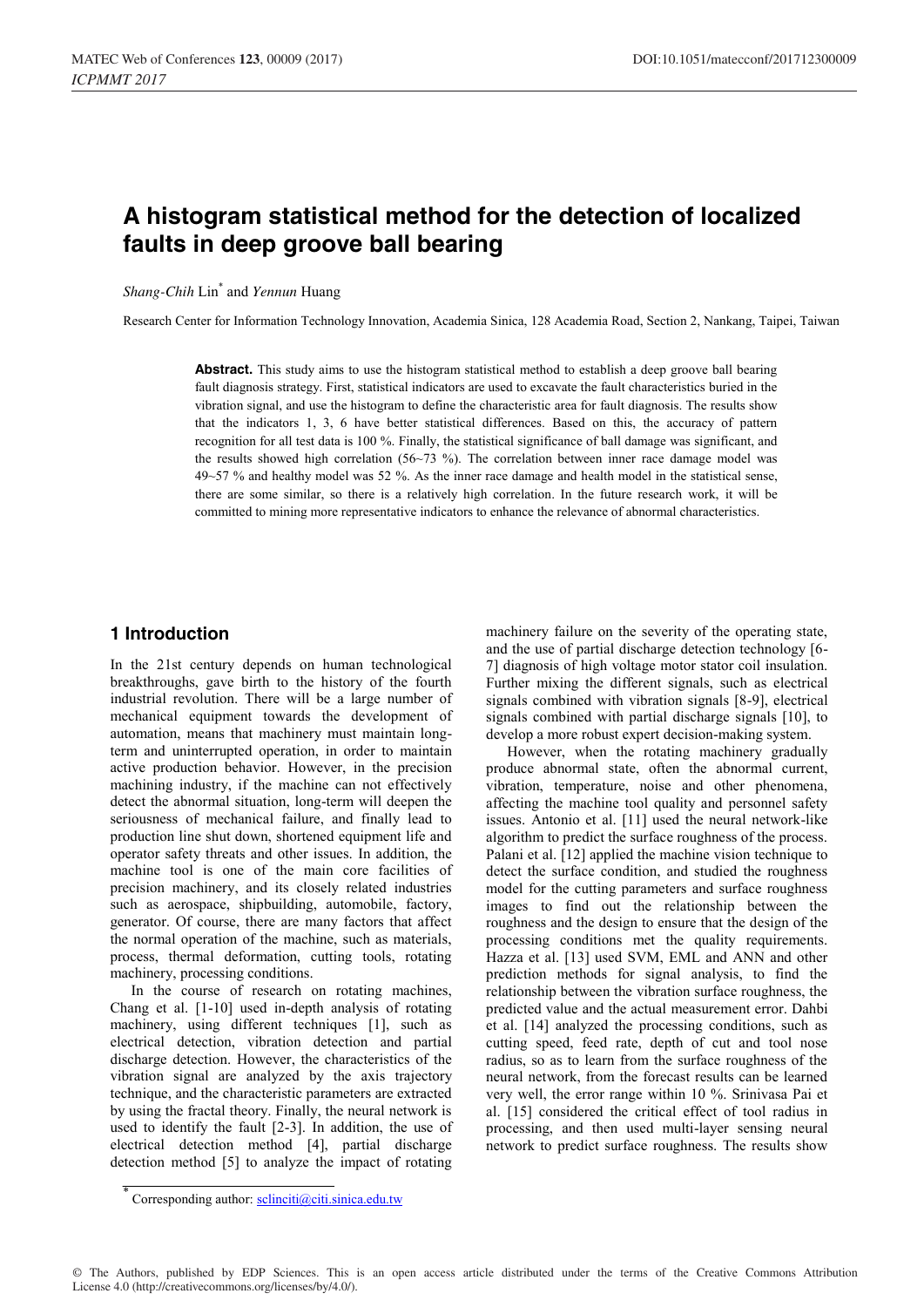that the predicted value has a roughness parameter close to the actual measurement.

In recent years, Lin et al. [16] discussed the fuzzy diagnosis strategy of rotating electrical machinery in the event of inner ring damage by statistic method. In order to analyze the fault diagnosis technology more deeply, this study aims to use the histogram statistical method to establish a deep groove ball bearing fault diagnosis strategy. Using the statistical indicators to excavate the fault characteristics of the vibration signal, and use the histogram to define the characteristic area of the model, and then achieve the purpose of effective fault diagnosis, detailed method described in Section 2, the Section 3 for the results and analysis, the Section 4 is the conclusion.

### **2 Methodology**

In the analysis method, mainly the use of statistical methods for data analysis, in order to master the deep groove ball bearing state. First of all, the use of statistical indicators to dig out the abnormal characteristics of the data, and by the three-dimensional distribution determine the key indicators, and finally use the histogram statistical method for abnormal diagnosis, detailed process shown in Fig. 1.



**Fig. 1.** The proposed method flow chart.

#### **2.1 Feature indicators**

In the evaluation of the characteristic index, nine statistical methods were used for the analysis. The main functions used are (1)-(9), such as standard deviation, rms value, peak value, crest factor, kurtosis, skewness, upper bound value of histogram, lower bound value of histogram and mean value.

1) Standard deviation

From the standard deviation index can be viewed vibration intensity distribution in the proportion of the average around, when the values are quite consistent, the standard deviation is relatively small.

Standard *Deviation* = 
$$
\sqrt{1/N} \sum_{i=1}^{N} (X_i - \overline{X})^2
$$
 (1)

where *X* is the data, *i* is the number of data, *N* is the total of data.

2) Root mean square value

From the RMS value indicators, it can be learned that with the mechanical aging, the value will gradually rise, and when the occurrence of mechanical anomalies, the vibration change is more obvious.

$$
RMS \quad Value = \sqrt{1/N} \quad \sum_{i=1}^{N} (X_i)^2 \tag{2}
$$

where *X* is the data, *i* is the number of data, *N* is the total of data.

3) Peak value

From the peak value reflects the intensity of the vibration signal, when the abnormal situation occurs, the reaction is often strong vibration intensity.

$$
Peak \quad Value = \max(|X_i|) \tag{3}
$$

where  $X$  is the data,  $i$  is the number of data.

4) Crest factor

From the crest factor, we can see the ratio of the peak and the RMS value, and observe the change of the vibration waveform.

$$
Crest \quad Factor = \max(|X_i|) / \sqrt{1/N \sum_{i=1}^{N} (X_i)^2}
$$
 (4)

where *X* is the data, *i* is the number of data, *N* is the total of data.

5) Kurtosis

From the kurtosis index to observe the vibration pulse characteristics, the normal operation showed a gentle Gaussian distribution, and in the object damage, it presents a high peak phenomenon.

Kurtosis 
$$
=1/N \sum_{i=1}^{N} \left( X_i - \overline{X} / \sqrt{1/N} \sum_{i=1}^{N} \left( X_i - \overline{X} \right)^2 \right)
$$
 (5)

where  $X$  is the data,  $i$  is the number of data,  $N$  is the total of data.

6) Skewness

From the skewness index, observe the value on the left or right side of the mean value, so that the signal is positive or negative skew, but if the value is zero, it means that the values are distributed on both sides of the mean.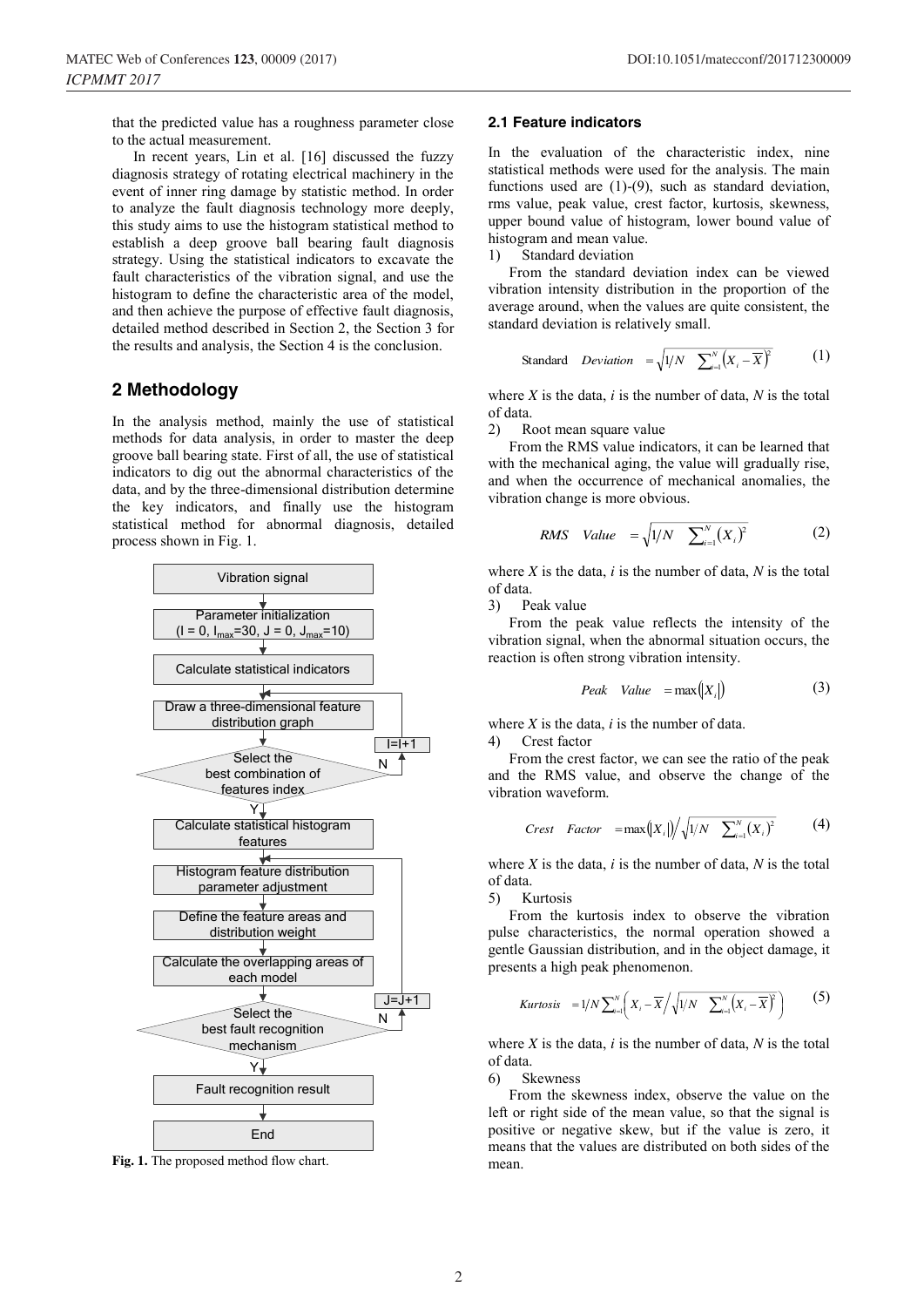Skewness 
$$
=1/N \sum_{i=1}^{N} \left( X_i - \overline{X} / \sqrt{1/N} \sum_{i=1}^{N} \left( X_i \right)^2 \right)^3
$$
 (6)

where *X* is the data, *i* is the number of data, *N* is the total of data.

7) Upper bound value of histogram

From the upper bound value of histogram indicators to observe the distribution of the situation, according to the needs of the analysis to dismantle the different distance of data for vibration intensity analysis.

$$
UB = \max X_i + 0.5(\max X_i - \min(X_i)/N - 1)
$$
 (7)

where *X* is the data, *i* is the number of data, *N* is the total of data.

8) Lower bound value of histogram

From the upper bound value of histogram indicators to observe the distribution of the situation, according to the needs of the analysis to dismantle the different distance of data for vibration intensity analysis.

$$
LB = mixX_i - 0.5(max X_i - min(X_i)/N - 1)
$$
 (8)

where *X* is the data, *i* is the number of data, *N* is the total of data.

9) Mean value

From the peak value reflects the intensity of the vibration signal, when the abnormal situation occurs, the reaction is often strong vibration intensity.

Mean Value = average
$$
\begin{pmatrix} |X_i| & 0 \\ 0 & 0 \end{pmatrix}
$$

where *X* is the data, *i* is the number of data.

When the vibration signal is calculated by the characteristic index, then through the three-dimensional feature distribution to determine the applicability of indicators, and a total of 30 combinations such as 1-2- 3,1-2-4,1-2-5,1-2-6, 1-2-7, 1-2-8, 1-2-9, ... , 1-8-9.

#### **2.2 Histogram**

In the multiple index analysis, the use of histograms to calculate the characteristics of the distribution area, and two-dimensional graphics were presented statistical samples and measures, as shown in Fig. 2. At the same time, in order to make the statistical samples of each experimental model have significant difference, the fuzzy calculation is carried out for the characteristic area, so as to improve the performance of fault identification.



**Fig. 2.** Histogram statistical distribution: (a) original bins, (b) more bins and (c) fewer bins.

Then use (10) to calculate the weight of each feature distribution area, to infer the possible fault type.

$$
A(x)_{\perp} w_y = y_i / (i^{\max} \cdot z^{\max})
$$
 (10)

where  $A$  is the experimental model,  $x$  is the category, the range is 1, 2, 3, respectively, health, inner race damage and ball damage model. *W* is the weight, *y* is the characteristic distribution area, the range is 1, 2, ... , f, *f* is the fuzzy parameter. *i* is the amount of data, the number is 12. *z* is the best indicator, the number is 3.

The third section will detail the characteristics of the experimental model and its fault recognition performance.

### **3 Result and Analysis**

In the experimental analysis section, the first use of data (number of twelve) to establish a statistical model, and the use of data (number of nine) for performance testing. The following will be discussed in two stages, namely, the selection of the best characteristic index (Section 3.1) and fault diagnosis (Section 3.2).

#### **3.1 The select of the best feature index**

This section is the characteristic index of the analysis experimental data, and the average is the criterion of the evaluation index. The health model and the ball damage model have similarities in the indicators 4, 5 and 8; while the health model and the inner race damage model have similarities in the index 8; the inner race damage model and the ball damage model are similar in the indicators 8 and 9, the detailed information is shown in Table 1.

|        | <b>Table 1.</b> The statistical relationship between the index and the |  |  |
|--------|------------------------------------------------------------------------|--|--|
| model. |                                                                        |  |  |

| <b>Index</b>   | <b>Fault type</b> |        |        |  |  |
|----------------|-------------------|--------|--------|--|--|
|                | H                 | T      | B      |  |  |
| 1              | 0.0633            | 0.2996 | 0.1471 |  |  |
| 2              | 0.0644            | 0.2996 | 0.1472 |  |  |
| 3              | 0.2423            | 1.5276 | 0.5415 |  |  |
| $\overline{4}$ | 3.7611            | 5.0992 | 3.6788 |  |  |
| 5              | 2.9342            | 5.5637 | 2.8305 |  |  |
| 6              | $-0.1838$         | 0.0901 | 0.0265 |  |  |
| 7              | 0.2423            | 1.5276 | 0.5416 |  |  |
| 8              | 0.0000            | 0.0000 | 0.0000 |  |  |
| 9              | 0.0118            | 0.0046 | 0.0046 |  |  |

After analysis and comparison, the selection of the most significant differences in the indicators, respectively, indicators 1, 3 and 6. In addition, the three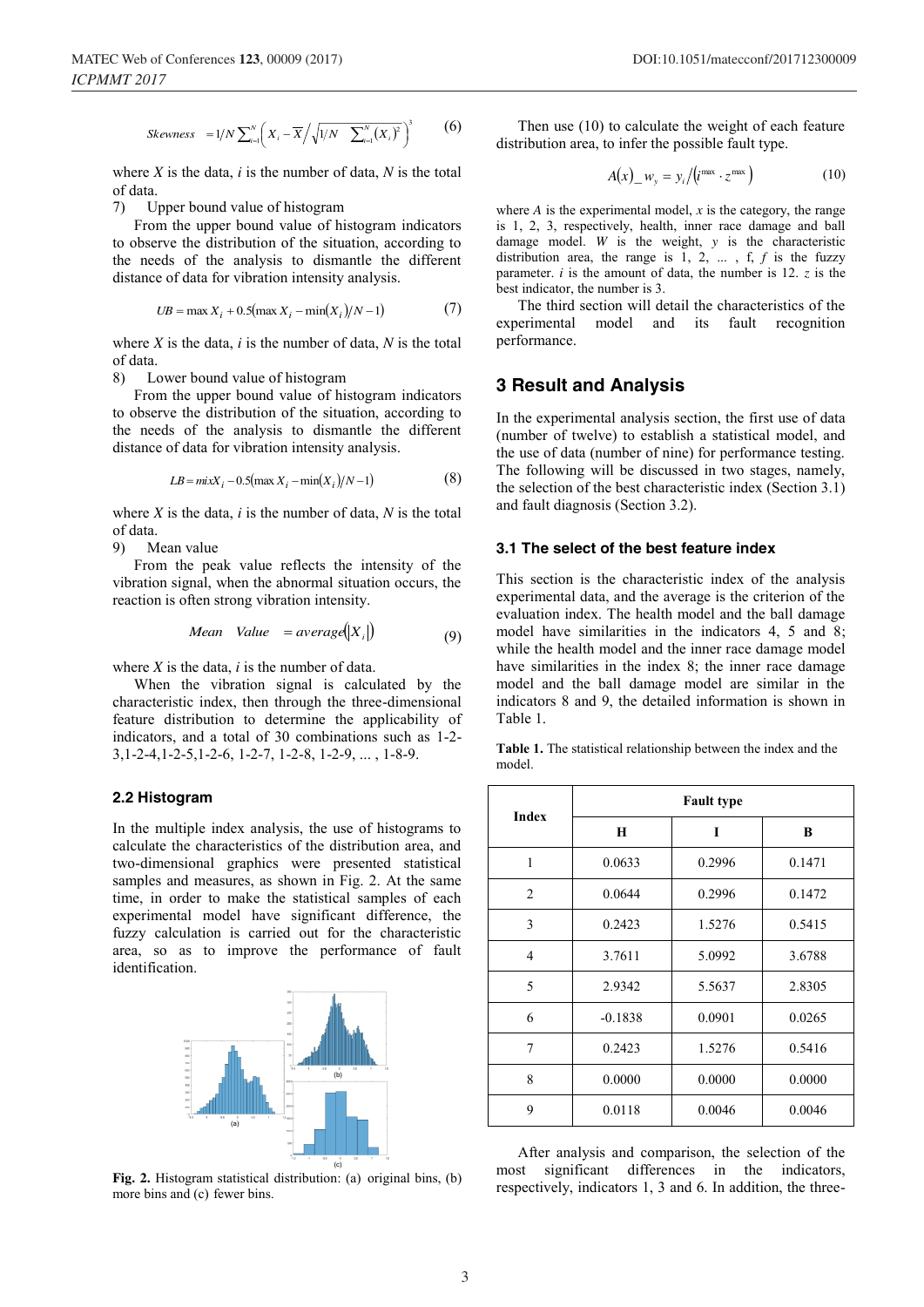dimensional spatial distribution characteristics shown in Figs. 3 and 4. The diagnostic analysis results are described in Section 3.2.



**Fig. 3.** Comparison of the best feature index of each model.



**Fig. 4.** Three-dimensional characteristic distribution of each experimental model.

#### **3.2 Fault diagnosis**

In the fault diagnosis section, the decision analysis is based on the characteristic parameters of Section 3.1.

However, in Section 3.2.1, a histogram feature distribution is used to determine an ideal feature model.

Then compare the differences between the data and the various feature models in Sections 3.2.2 to 3.2.4; Finally, we discuss the relevance of each model in Section 3.2.5 to verify the validity of the proposed method.

#### *3.2.1 The select of the best histogram feature distribution*

This section is intended to explore the use of histograms to analyze the performance of statistical indicators and to define valid feature models from them. Mainly it is focused on the selection of the histogram of the feature distance, in order to obtain the greatest difference between the various experimental models. However, in order to obtain the ideal feature model, the bin value of the histogram with different degrees of fuzz is tested, which can effectively define the characteristic interval of the statistical index. And when the bin value is more, that has a more feature interval.

At the same time, there is a direct and positive effect on the difference of the model, but it will increase the load of the computer; on the other hand, fewer bin values are less accurate for the interpretation of feature metrics and reduce the differences between the various feature models, but the computational load is lighter. In this case, the performance of different bin values is tested, as shown in Fig. 5.



**Fig. 5.** Histogram feature distribution parameter adjustment: (a) first to (j) tenth.

It is clear from Fig. 5 that the difference in each feature interval is significant. When the bin value is small, the feature area distribution is highly overlapped, which means that each model has high similarity, as shown in Fig. 5 (a); however, if the bin value is more, the feature area is divided more detailed, as shown in Fig. 5 (j).

In order to determine the characteristic interval that is more suitable for each model, we first calculate the overlapping regions of the model with the intersection characteristics (gray in Table 2), then the minimum overlap range as the parameters of each experimental model, as shown in Table 2.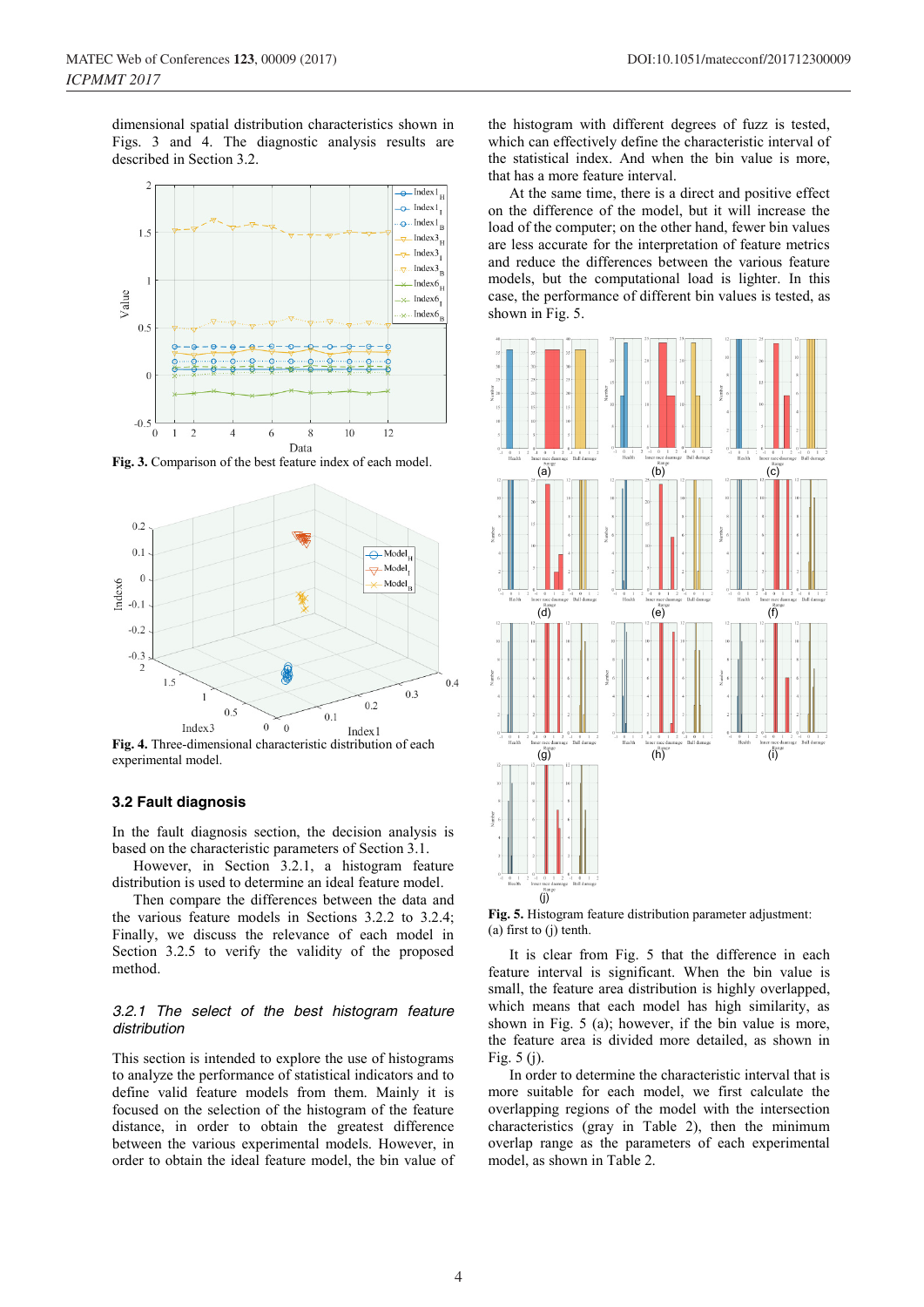|                |                                                | Overlapping                |                                               |                                 |
|----------------|------------------------------------------------|----------------------------|-----------------------------------------------|---------------------------------|
| No.            | Health                                         | Inner race<br>damage       | Ball<br>damage                                | area                            |
| 1              | $[-0.40\ 0.28]$                                | [0.001.64]                 | $[-0.60 0.61]$                                | $[-0.40\ 0.61]$                 |
| 2              | $[-0.400.40]$                                  | [0.001.80]                 | $[-0.30 0.70]$                                | $[-0.30 0.70]$                  |
| 3              | $[-0.30 0.30]$                                 | [0.00 0.60]<br>[1.20 1.80] | $[-0.20\ 0.70]$                               | $[-0.20 0.60]$                  |
| $\overline{4}$ | $[-0.30 - 0.15]$<br>[0.00 0.30]                | [0.00 0.50]<br>[1.00 2.00] | $[-0.10\ 0.26]$<br>[0.44 0.62]                | [0.00 0.50]                     |
| 5              | $[-0.27 - 0.05]$<br>[0.06 0.28]                | [0.00 0.33]<br>[1.32 1.65] | $[-0.10\ 0.20]$<br>[0.35 0.65]                | $[-0.10 - 0.05]$<br>[0.00 0.28] |
| 6              | $[-0.24 - 0.15]$<br>[0.03 0.12]<br>[0.21 0.30] | [0.00 0.56]<br>[1.40 1.68] | $[-0.10\ 0.26]$<br>[0.38 0.62]                | [0.00 0.56]                     |
| 7              | $[-0.28 - 0.12]$<br>[0.04 0.12]<br>[0.20 0.28] | [0.00 0.48]<br>[1.44 1.68] | $[-0.08\ 0.22]$<br>[0.42 0.62]                | [0.00 0.48]                     |
| 8              | $[-0.24 - 0.11]$<br>[0.02 0.09]<br>[0.15 0.28] | [0.00 0.42]<br>[1.26 1.68] | $[-0.07 0.20]$<br>[0.47 0.65]                 | [0.00 0.28]                     |
| 9              | $[-0.25 - 0.13]$<br>[0.05 0.10]<br>[0.16 0.28] | [0.00 0.38]<br>[1.33 1.71] | $[-0.06\ 0.16]$<br>[0.46 0.61]                | [0.00 0.28]                     |
| 10             | $[-0.24 - 0.14]$<br>[0.02 0.07]<br>[0.18 0.28] | [0.00 0.34]<br>[1.36 1.70] | $[-0.06\ 0.07]$<br>[0.14 0.21]<br>[0.48 0.61] | [0.00 0.28]                     |

**Table 2.** Simplified feature model and overlapping area distribution.

It is known from Table 2 that each model has a high degree of overlap in the feature areas of numbers 1 and 2.

In addition, to further consider the impact of the distribution of weight, the health model in the number 10 features and weight distribution is most clear.

However, from the sixth fuzzy adjustment to obtain a stable result, and in order to reduce the complexity of modeling and computing resources, so it is the basis for failure decision; and so on, determine the characteristics of the inner race damage and ball damage model, respectively, for the number 10 and 6.

#### *3.2.2 Diagnostic results based on health characteristics*

In the health model section, the feature distribution regions are defined by histograms, [-0.24 -0.15], [0.03 0.12] and [0.21 0.30], respectively.

After the data were analyzed by statistical index and histogram, the health model test data (H1, H4, H7) fully accorded with the characteristic area of the health model; the inner race damage model test data (I2, I5, I8) have only a few of them that meet the health characteristics; ball damage model test data (B3, B6, B9) are almost non-compliant with health characteristics, as shown in Table 3.

**Table 3.** Comparison of test data with health model.

|                     | Feature area & Distribution weight |             |             |  |  |
|---------------------|------------------------------------|-------------|-------------|--|--|
| <b>Test</b><br>data | $[-0.24 - 0.15]$                   | [0.03 0.12] | [0.21 0.30] |  |  |
|                     | 0.33                               | 0.33        | 0.33        |  |  |
| H1                  | $-0.20$                            | 0.06        | 0.24        |  |  |
| 12                  |                                    | 0.08        | 0.30        |  |  |
| B <sub>3</sub>      |                                    |             |             |  |  |
| H4                  | $-0.17$                            | 0.06        | 0.24        |  |  |
| I5                  |                                    | 0.09        | 0.30        |  |  |
| <b>B6</b>           |                                    |             |             |  |  |
| H7                  | $-0.20$                            | 0.06        | 0.25        |  |  |
| <b>I8</b>           |                                    | 0.09        |             |  |  |
| <b>B9</b>           |                                    | 0.03        |             |  |  |

According to the results in Table 3, calculate the weight of the test data. In the diagnostic results, the test data were considered similar to the health status of 52 % (health test data), 24~37 % (inner race damage test data),  $0\sim$ 22 % (ball damage test data), as shown in Fig. 6.



**Fig. 6.** The similarity coefficients and diagnostic results in healthy feature model.

#### *3.2.3 Diagnostic results based on inner race damage characteristics*

In the inner race damage model section, the feature distribution regions are defined by histograms, [0.00 0.17], [0.17 0.34], [1.36 1.53] and [1.53 1.70], respectively.

After the data were analyzed by statistical index and histogram, the health model test data (H1, H4, H7) have only a few of them that meet the inner race damage characteristics; the inner race damage model test data (I2, I5, I8) are very consistent with the inner race damage characteristics; ball damage model test data (B3, B6, B9) are almost non-compliant with inner race damage characteristics, as shown in Table 4.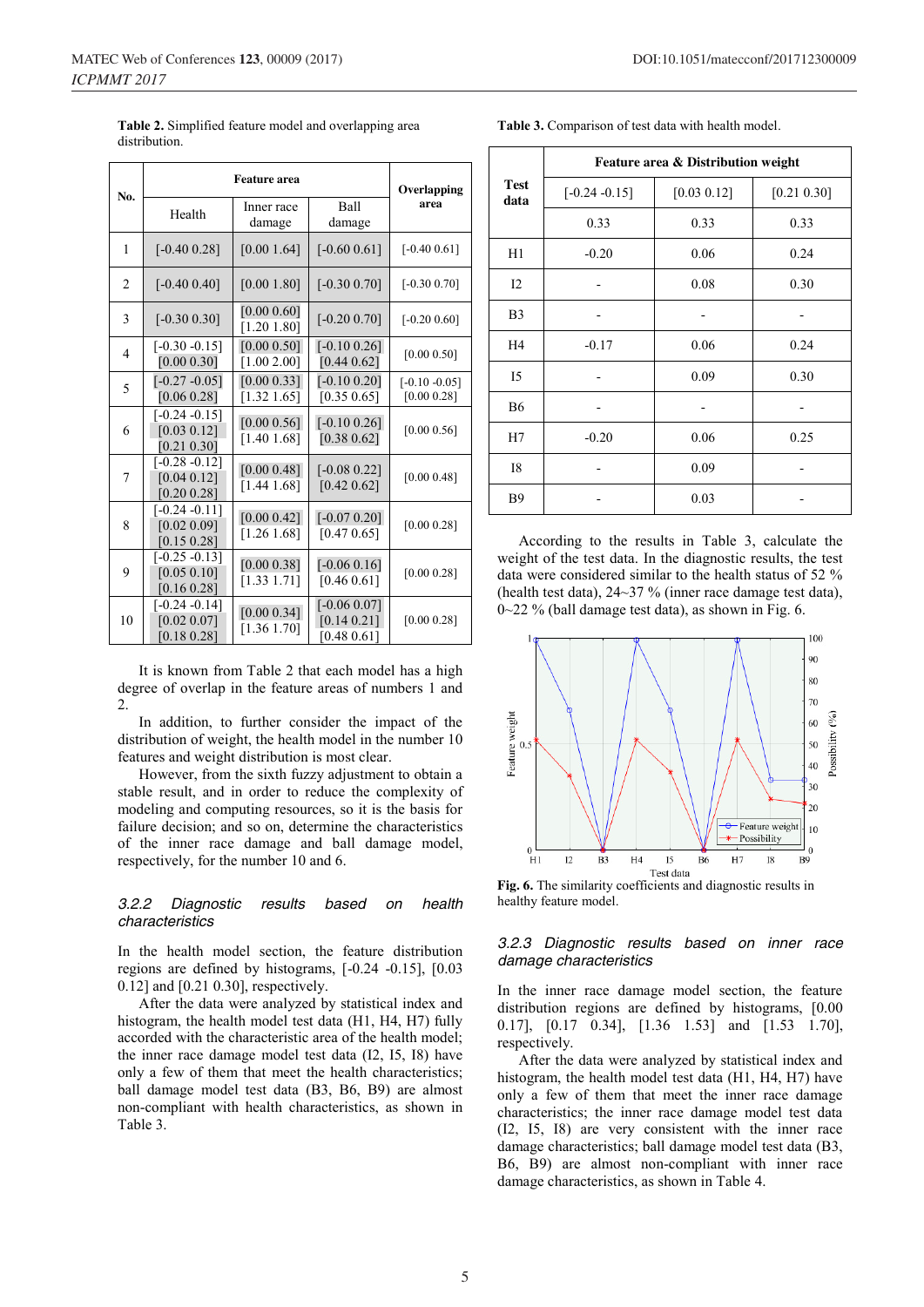|                | Feature area & Distribution weight |             |             |             |  |
|----------------|------------------------------------|-------------|-------------|-------------|--|
| Test<br>data   | [0.00 0.17]                        | [0.17 0.34] | [1.36 1.53] | [1.53 1.70] |  |
|                | 0.33                               | 0.33        | 0.22        | 0.11        |  |
| H1             | 0.06                               | 0.24        |             |             |  |
| 12             | 0.08                               | 0.30        | 1.53        | 1.53        |  |
| B <sub>3</sub> | 0.14                               |             |             |             |  |
| H4             | 0.06                               | 0.24        |             |             |  |
| I5             | 0.09                               | 0.30        | 1.51        |             |  |
| <b>B6</b>      | 0.02, 0.15                         |             |             |             |  |
| H7             | 0.06                               | 0.25        |             |             |  |
| <b>I8</b>      | 0.09                               | 0.31        |             | 1.56        |  |
| <b>B</b> 9     | 0.03, 0.15                         |             |             |             |  |

**Table 4.** Comparison of test data with inner-race damage model.

According to the results in Table 4, calculate the weight of the test data. In the diagnostic results, the test data were considered similar to the inner race damage status of 35 % (health test data), 49~57 % (inner race damage test data), 22~33 % (ball damage test data), as shown in Fig. 7.



**Fig. 7.** The similarity coefficients and diagnostic results in inner race damage feature model.

#### *3.2.4 Diagnostic results based on ball damage characteristics*

In the ball damage model section, the feature distribution regions are defined by histograms, [-0.07 0.02], [0.02 0.11], [0.11 0.20], [0.47 0.56] and [0.56 0.65], respectively.

Then, the results of the analysis show that the health model test data (H1, H4, H7) and the inner ring damage model test data (I2, I5, I8) do not meet the ball damage characteristics; ball damage model test data (B3, B6, B9) conforms to the characteristic area properties, as shown in Table 5.

|  |  |  |  |  | <b>Table 5.</b> Comparison of test data with ball damage model. |
|--|--|--|--|--|-----------------------------------------------------------------|
|--|--|--|--|--|-----------------------------------------------------------------|

|                     | Feature area & Distribution weight |             |             |             |             |
|---------------------|------------------------------------|-------------|-------------|-------------|-------------|
| <b>Test</b><br>data | $[-0.07 0.02]$                     | [0.02 0.11] | [0.11 0.20] | [0.47 0.56] | [0.56 0.65] |
|                     | 0.08                               | 0.25        | 0.33        | 0.25        | 0.08        |
| H1                  |                                    | 0.06        |             |             |             |
| I2                  |                                    | 0.08        |             |             |             |
| B <sub>3</sub>      | $-0.01$                            |             | 0.14        | 0.50        |             |
| H4                  |                                    | 0.06        |             |             |             |
| I5                  |                                    | 0.09        |             |             |             |
| <b>B6</b>           | 0.02                               | 0.02        | 0.15        | 0.52        |             |
| H7                  |                                    | 0.06        |             |             |             |
| <b>I8</b>           |                                    | 0.09        |             |             |             |
| B9                  |                                    | 0.03        | 0.15        | 0.55        |             |

According to the results in Table 5, calculate the weight of the test data. In the diagnostic results, the test data were considered similar to the ball damage status of 13 % (health test data), 13~19 % (inner race damage test data), 56~73 % (ball damage test data), as shown in Fig. 8.



**Fig. 8.** The similarity coefficients and diagnostic results in ball damage feature model.

#### *3.2.5 Evaluate pattern recognition performance*

This section will be based on the analysis of the previous three sections to assess its performance, through the analysis results that all the test data can get the correct pattern recognition results, in addition to prove that the proposed method is feasible, as shown in Fig. 9.

In Fig. 9, it is known that the health model has some common characteristics with the inner ring damage model, but does not produce a misjudgment, and does not have the characteristics of ball damage; however, in the part of the ball damage model, the correct pattern can be clearly determined because it has distinct characteristics from other models, as shown in Fig. 9.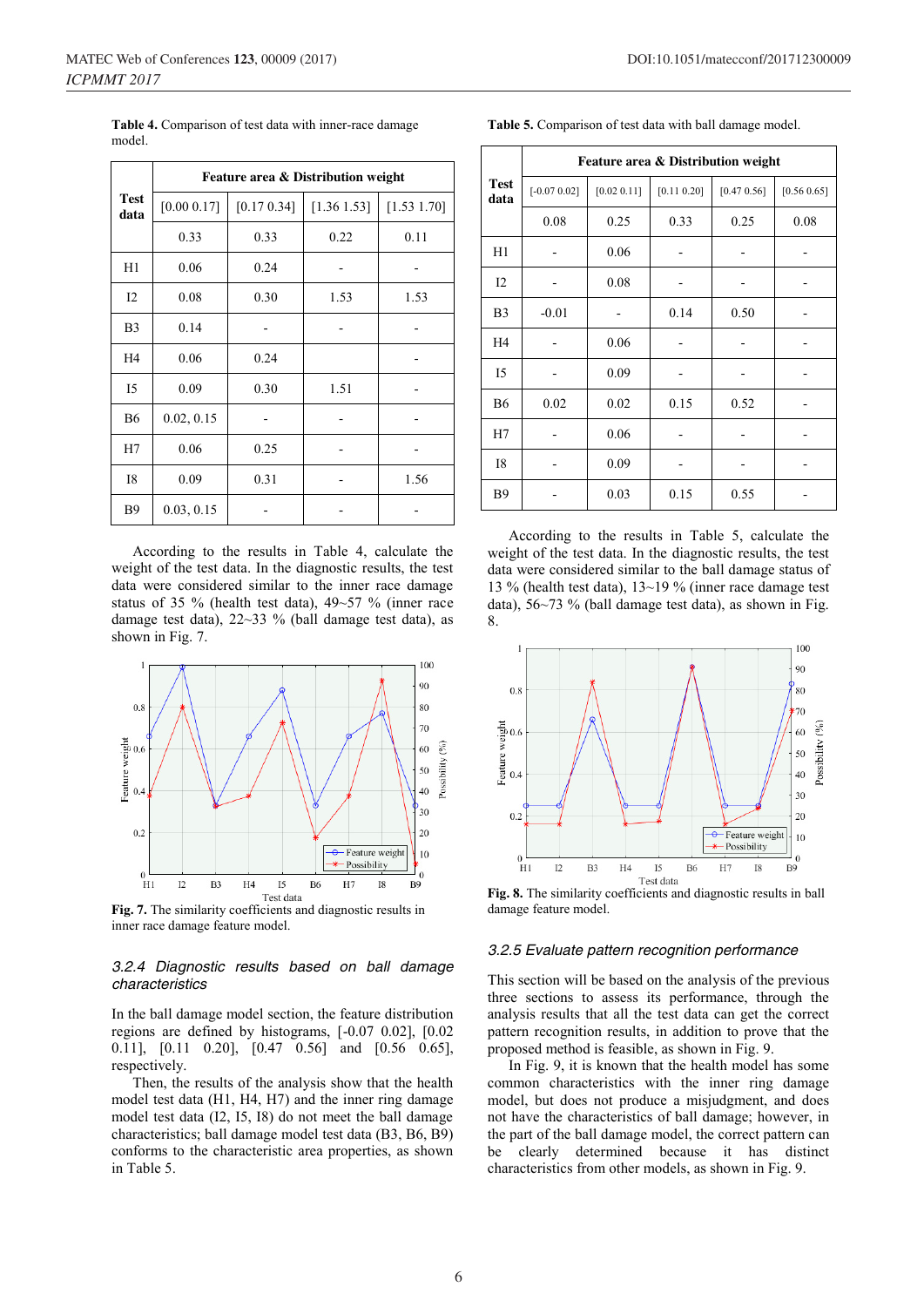

**Fig. 9.** The deep groove ball bearing defect diagnosis results.

# **4 Conclusion**

In this paper, the statistical features are used to excavate the hidden faults in the vibration signal, and the most suitable indicators are screened for histogram statistics. Finally, the feature regions of each model are used as the basis for fault diagnosis. The results showed that the indexes 1, 3 and 6 had significant differences in characteristics. However, all test data have 100 % fault resolution accuracy. On the other hand, due to the significant difference in the statistical index of the ball damage model, the evaluation results showed high correlation (56~73 %); while the correlation of the inner race damage model was 49~57 %; the health model correlation was 52 %. As the inner race damage and health model in the statistical sense, there are some similar, so there is a relatively high correlation. In the future study will continue to carry out data mining, to find more significant differences in the characteristics of indicators to strengthen the performance of correlation analysis. We sincerely hope that the research results will have more help to the maintenance staff.

# **Acknowledgements**

The work is supported by the Ministry of Science and Technology, Taiwan, under Grant MOST 103-2221-E-001- 028-MY3.

# **References**

- 1. H. C. Chang, C. Cheng, Y. T. Lin, J. F. Chen, C. C. Kuo, H. C. Chen, Y. H. Lin, Y. M. Jheng, S. C. Lin, C. F. Hsieh, and C. Y. Lin, "Smart Grid Development of On-line Monitoring and Diagnosis Methods for High Voltage Motor," *Monthly Journal of Taipower's Engineering*, **822**, pp. 94-115, (2017)
- 2. H. C. Chang, S. C. Lin, C. C. Kuo, C. Y. Lin, and C. F. Hsieh, "Using Neural Network based on the Shaft Orbit Feature for Online Rotating Machinery Fault Diagnosis," *IEEE International Conference on System Science and Engineering*, pp. 1-4, (2016)
- 3. H. C. Chang, C. C. Kuo, S. C. Lin, and C. Y. Lin, "Application of fractal theory to the rotating

machinery of the vibration orbit feature extraction," *The 37th Symposium on Electrical Power Engineering*, pp. 1-6, (2016)

- 4. H. C. Chang, S. C. Lin, C. C. Kuo, and C. F. Hsieh, "Induction Motor Diagnostic System Based on Electrical Detection Method and Fuzzy Algorithm," *International Journal of Fuzzy Systems*, **18**, 5, pp. 732-740, (2016)
- 5. H. C. Chang, S. C. Lin, C. C. Kuo, and C. Y. Lin, "Fuzzy Theory-Based Partial Discharge Technique for Operating State Diagnosis of High-Voltage Motor," *International Journal of Fuzzy Systems*, **18**, 6, pp. 1092-1103, (2016)
- 6. H. C. Chang, S. C. Lin, C. C. Kuo, and C. Y. Lin, "Application of Artificial Neural Network to the Partial Discharge Recognition of High-Voltage Motor," *Proceedings of 2016 National Symposium on System Science and Engineering*, pp. 1-4, (2016)
- 7. H. C. Chang, C. C. Kuo, S. C. Lin, C. Y. Lin, and B. R. Chen, "Partial Discharge Pattern Recognition on the Stator Winding Insulation of High Voltage Motors Using Artificial Neural Network," *The 37th Symposium on Electrical Power Engineering*, pp. 1- 6, (2016)
- 8. H. C. Chang, Y. T. Lin, C. Cheng, C. C. Kuo, S. C. Lin, Y. M. Jheng, C. F. Hsieh, and C. Y. Lin, "Fuzzy-based Fault Diagnosis System for Induction Motor," *The 37th Symposium on Electrical Power Engineering*, pp. 1-6, (2016)
- 9. H. C. Chang, S. C. Lin, C. C. Kuo, C. F. Hsieh, and C. Y. Lin, "Fuzzy Theory-Based Hybrid Decision-Making System for Rotating Electrical Machinery Fault Diagnosis," *International Conference on Fuzzy Theory and Its Applications*, pp. 1-6, (2016)
- 10. H. C. Chang, S. C. Lin, C. C. Kuo, C. F. Hsieh, and C. Y. Lin, "A Two-Stage Rotating Machinery Condition Monitoring and Diagnostic System," *International Conference on Engineering and Natural Science–Summer Session*, pp. 136-154, (2016)
- 11. A. J. Vallejo, M. M. Ruben, R. M. Ricardo, and G. C. Luis, "Online Prediction of Surface Roughness in Peripheral Milling Processes," *European Control Conference*, pp. 3695-3700, (2009)
- 12. S. Palani and Y. Kesavanarayana, "Prediction of surfaceroughness in end milling process by machine vision using neuro fuzzy network," *International Conference on Science Engineering and Management Research*, pp. 1-5, (2014)
- 13. M. H. F. A. Hazza, E. Y. T. Adesta, and M. F. Amin, "Seder Using Soft Computing Methods as an Effective Tool in Predicting Surface Roughness," *International Conference on Advanced Computer Science Applications and Technologies*, pp. 9-13, (2015)
- 14. S. Dahbi, L. Ezzine, and H. E. Moussami, "Modeling of Surface Roughness in Turning Process by using Artificial Neural Networks," *International*